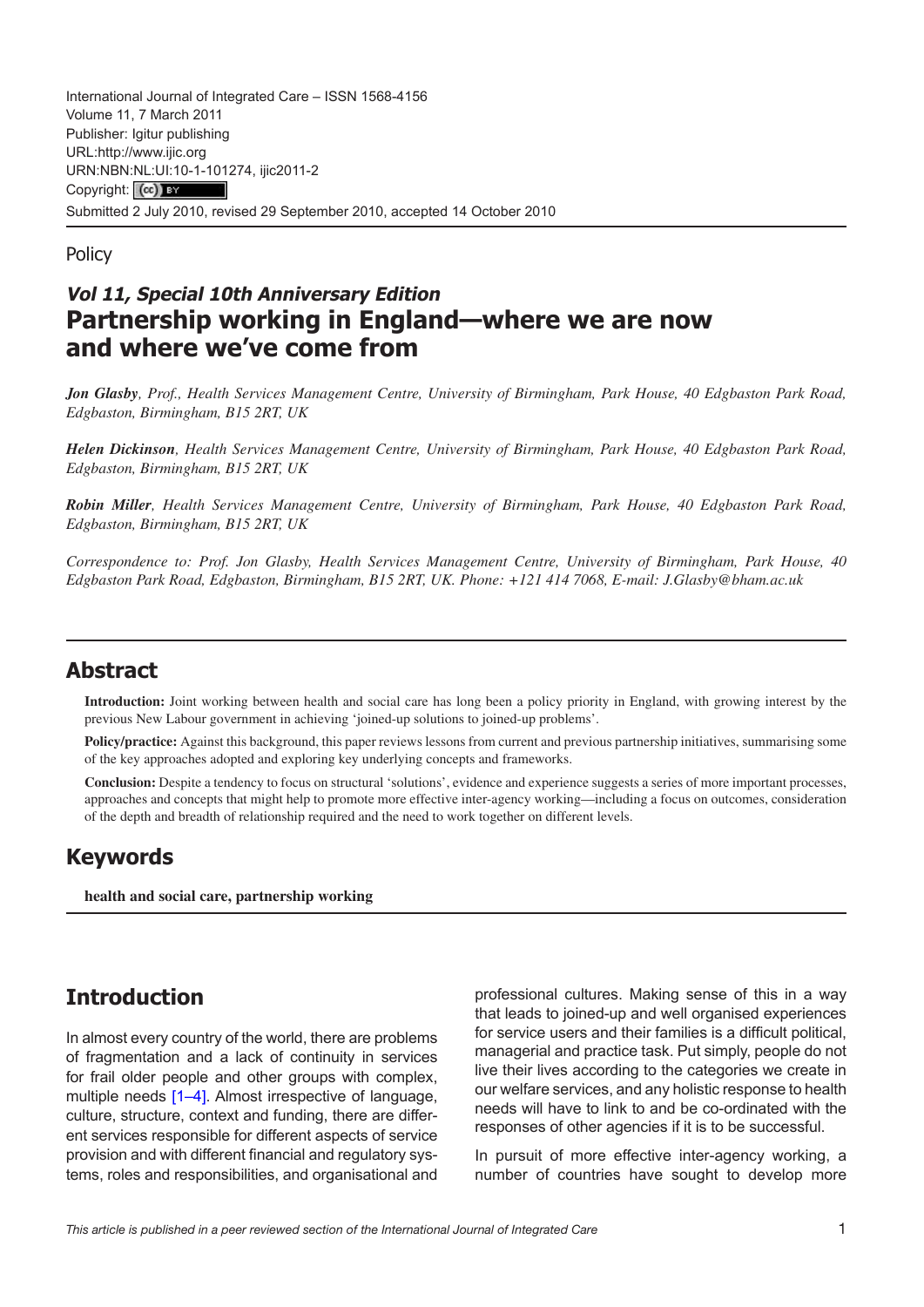formal partnerships between local organisations. These tend to share a number of characteristics, such as a focus on a particular at-risk group and a defined catchment area, overall responsibility for arranging and/or delivering comprehensive services, the active involvement of primary care services and a focus on multi-disciplinary teamwork at ground level. Such an approach is a powerful idea and intuitively seems like a sensible way forward. In theory, such integration could lead to more seamless services, user-centred care, an emphasis on prevention and rehabilitation, greater continuity of care, improved access to services, more integrated primary and secondary care and a reduction in inappropriate service use. However, key concerns include the difficulty of combining medical and social models, the practical challenges of working across organisational and professional boundaries, and the risk of acute care (and the high cost of such services) distorting priorities.

There are a range of different models in different countries—each with strengths and limitations. Examples include the Program of All-Inclusive Care for the Elderly (PACE) and Social Health Maintenance Organisations in the US; the SIPA project in Canada; the Rovereto Project in Italy; and Co-ordinated Care Trials in Australia [\[5\]](#page-6-0). However, in an English context, partnership working between health and social care is a central feature of government policy and the focus of a significant range of activities at a local level. Although there has long been a recognition of the need for inter-agency collaboration to provide seamless services for users and carers [\[6, 7](#page-6-0)], this acquired increasing impetus following the commitment of the previous New Labour government to achieving 'joined-up solutions' to 'joined-up problems'. Responding to the emphasis of central government on partnership working, a large number of different partnership arrangements have been developed in different parts of the country, including Care Trusts, use of the Health Act flexibilities, joint appointments, and the use of staff secondments/joint management arrangements (see below for further discussion). Against this background, this paper reviews the rationales put forward for partnership working, summarises the history of recent partnership initiatives and provides brief discussion of some key theoretical models that managers and practitioners can use to conceptualise and develop working relationships with other agencies. A glossary of key terms and policies is also included at the end of the article for international readers interested in a summary of the English context.

## **Why work in partnership?**

Although there is a substantial and growing literature on partnership working  $[8-13]$  $[8-13]$  $[8-13]$  $[8-13]$ , there are a number of limitations to our existing knowledge. In particular, much of the current literature is very descriptive and sometimes very 'faith-based', emphasising the perceived virtues of partnership working without necessarily citing any evidence for the claims made. Moreover, as a crucial review of the literature suggests, most studies focus on the process of partnership working (how well are services working together?), not on the outcomes of partnerships (do they make a difference to services or to outcomes for users and carers?) [\[14\]](#page-6-0).

As a result of these shortcomings, many accounts provide long lists of potential benefits, but are less clear about the extent to which these benefits are realisable in practice or about how to achieve such desired outcomes. Thus, the English Audit Commission [[15\]](#page-6-0) suggests that partnership working can help to deliver coordinated packages of services to individuals; tackle so-called 'wicked issues'; reduce the impact of organisational fragmentation (and minimise the impact of any perverse incentives that result from it); bid for or gain access to new resources; align services provided by all partners with the needs of users; make better use of resources; stimulate more creative approaches to problems; and influence the behaviour of the partners or of third parties in ways that none of the partners acting alone could achieve. Similarly, Payne's work on multi-disciplinary teamwork holds out the hope that effective teams can, in theory, help to bring together key skills; share information; achieve continuity of care; apportion and ensure responsibility and accountability; coordinate the planning of resources; and coordinate in delivering the resources for professionals to apply for the benefit of service users [\[13\]](#page-6-0). These are powerful claims, but possibly ones that must be treated with a degree of scepticism—while these proposed benefits seem common sense, achieving them may be more complex than the literature often suggests.

In spite of this, the English Department of Health provides a very strong but very helpful critique of agencies that fail to work in partnership, setting out a clear rationale why services must work together more effectively [[16](#page-6-0), p. 3]:

*All too often when people have complex needs spanning both health and social care good quality services are sacrificed for sterile arguments about boundaries. When this happens people, often the most vulnerable in our society…, and those who care for them find themselves in the no man's land between health and social services. This is not what people want or need. It places the needs of the organisation above the needs of the people they are there to serve. It is poor organisation, poor practice, poor use of taxpayers' money—it is unacceptable*.

Behind this official pronouncement and behind much of the literature, is a working hypothesis that effective partnerships should lead to better services and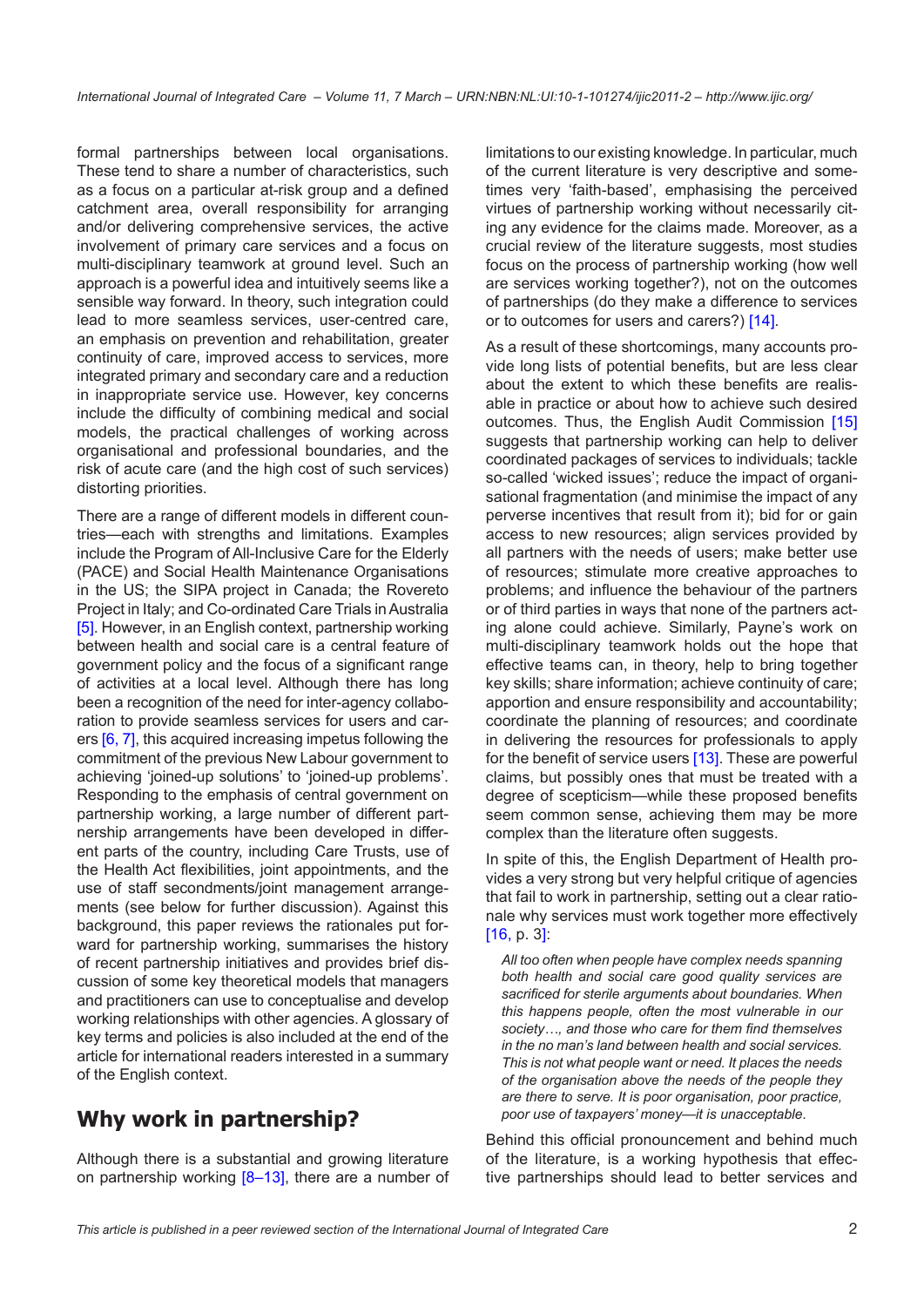

Figure 1. Effective partnership working (in theory).

better outcomes for service users and their families (see Figure 1).

Unfortunately, many of these links currently remain unproved, and further research is required to understand this model in more detail. For example, which approaches to partnership work best for whom in what circumstances? Until such questions receive more definitive answers, however, the Department of Health summary above remains one of the most powerful arguments for working together, even if it is stronger on its critique of the current situation than it is on possible ways forward.

# **The policy context**

In a UK context, the post-war welfare state that was developed in the late 1940s is based on the assumption that it is possible to distinguish between people who are *sick* (who have 'health' needs and receive care free at the point of delivery) and those who are merely *frail* or *disabled* (who receive 'social care' services that are often means-tested and subject to charges). In addition to this, many wider services (for example, education, policing, social security etc.) have tended to be organised on hierarchical lines, with resources and policy flowing from the centre downwards. More recently, there has been increasing recognition of the need to create links between these different central government functions at a regional and, in particular, at a local level, with more effective inter-agency working for people who have a range of needs. Thus, a disabled person who lives in local authority housing may need adaptations make to their house, have particular transport needs, have particular health and social care support needs, and be keen to access training opportunities in order to gain employment. Similarly, a child at risk of abuse may be living in poor housing in a rundown inner-city area with few social amenities, be in trouble at school, may be at risk of crime (either as a victim of crime or as a perpetrator), and may self-harm or have substance misuse problems (or both). In both these hypothetical scenarios, the person concerned will need a wide range of agencies to work together in a co-ordinated way to meet their needs.

In response to this need to co-ordinate local services more effectively, there have been a number of key policy initiatives. For example, in 1973 the NHS Reorganisation Act placed a statutory duty on health and local authorities to collaborate with each other through Joint Consultative Committees. Advisory rather than executive, these bodies were soon seen to be inadequate for the task in hand [[17\]](#page-7-0), prompting calls for further reform. In 1976, these arrangements were strengthened by the creation of joint care planning teams of senior officers and by a joint finance programme to provide short-term funding for social services projects deemed to be beneficial to the health services. Despite growing criticisms of these mechanisms for joint working, formal arrangements for collaboration remained substantially unchanged until the community care reforms of the 1990s [[18](#page-7-0)]. Here, there was an attempt to create a more market-based approach to the delivery of public services, with a purchaser-provider split in health care and the stimulation of a much more mixed economy of provision in adult social care.

Since 1997, the emphasis has arguably been more on creating local networks or partnerships between local agencies. Key policies include:

- **The Health Act 1999**: here, three new legal powers (or 'flexibilities') enabled health and social care to create pooled budgets, to develop lead commissioning arrangements or to create integrated providers [\[19\]](#page-7-0).
- The creation of **Care Trusts** (NHS bodies with social care responsibilities delegated to them). With around 10 such organisations in existence at any one time, this is the closest model to a full merger of health and social care in England [\[20](#page-7-0)].
- The creation of **Children's Trusts**: more virtual in nature than adult Care Trusts, these typically bring together a wider range of partners than just health and social care, and are local authority-based. Alongside these new organisational arrangements, there is also an emphasis on a common assessment framework for children, greater information sharing, a lead professional to co-ordinate care and greater co-location of different professions working with children and young people [[21\]](#page-7-0).
- Although it is very early days, one emerging option in English health and social care is the piloting of **personal health budgets** (see [\[22\]](#page-7-0) for a summary of this policy). Mirroring a system already underway in adult social care, these pilots may allow some patients to receive the cash equivalent of directly provided services, with greater scope for them to spend this money more creatively. If the pilots prove successful, there may be more scope in future for people to integrate their own health and social care bottom up, rather than relying on health and social care policy and organisations to integrate services top down.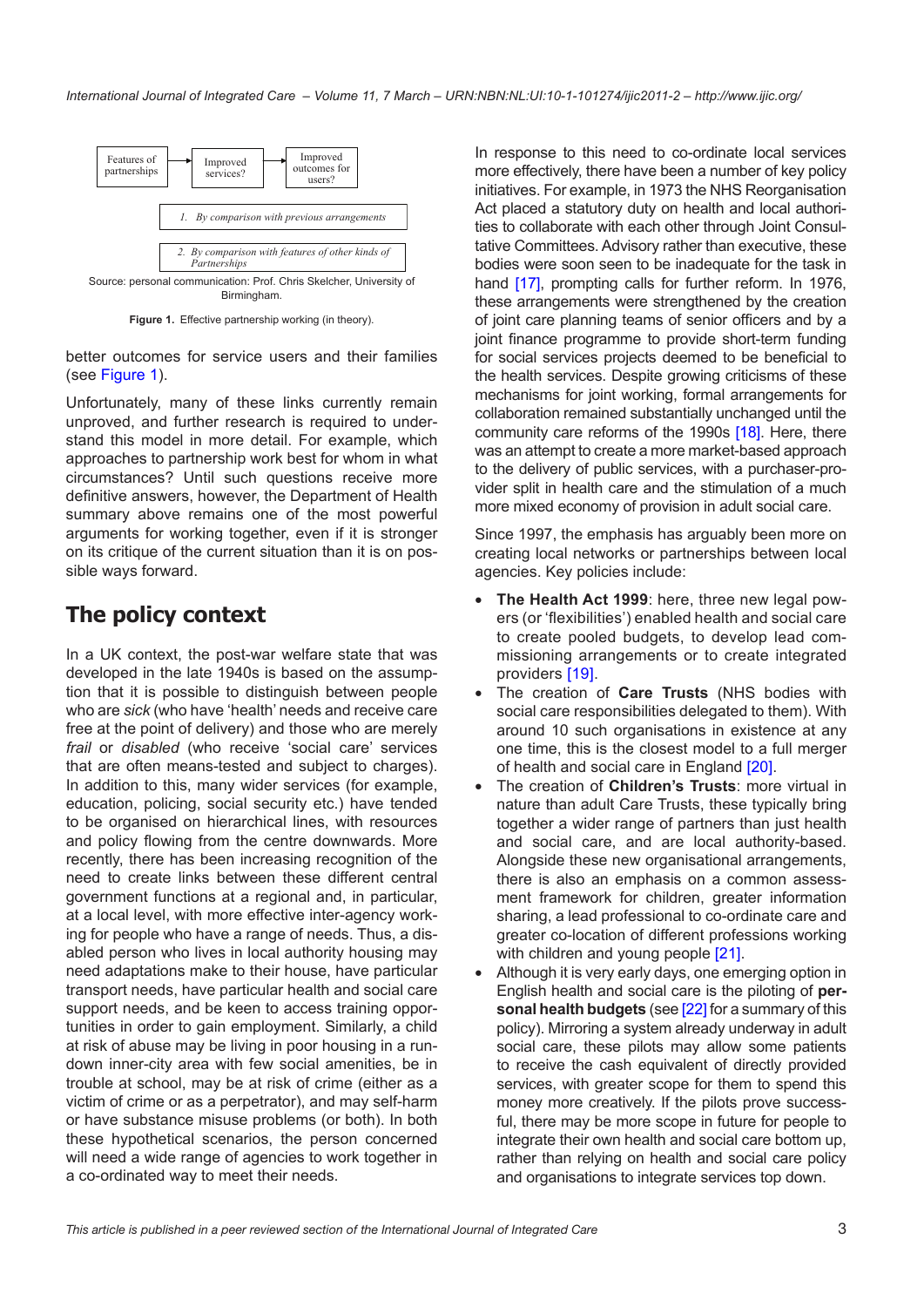However, despite these changes, effective joint working between health and social care seems just as elusive as ever—and the 10th anniversary of the *International Journal of Integrated Care* seems a good opportunity to reflect on some of the underlying concepts and frameworks that might help to translate policy aspirations into practice. As a result, this paper does not contribute new data or insights per se, but rather seeks to summarise lessons learnt from policy and research into health and social care partnership working in England. At times there is a risk that the frameworks proposed seem a little abstract so we have also tried to reflect briefly on how they have and might be used in practice.

## **Useful theoretical frameworks**

Against this background, there are a number of theoretical frameworks and models available that may help local managers and practitioners to think through their aspirations for local people and the different ways in which they might need to engage partner organisations. These are tools that our organisation—the Health Services Management Centre (HSMC)—uses regularly in its consultancy and development work, and so have we have considerable experience of applying them in practice.

#### **Theories of change**

When working with health and social systems around the country, the HSMC often draws on an approach adapted from the 'theories of change' literature (utilised, for example, in the national evaluation of Health Action Zones; see Figure 2). In particular, this asks systems to explore:

- The outcomes which different stakeholders wish to achieve for service users.
- The current context (including both strengths and weaknesses).
- Possible ways forward and issues to be resolved.

In particular, HSMC uses this approach to prevent controversial discussion about issues of process and structure from dominating initial inter-agency debate. Instead, this model encourages services to ask themselves the following questions:

- Where do we want to be/what do we want to achieve? (outcomes)
- Where are we now? (context)
- What do we need to do to achieve our desired outcomes? (process)

In our experience, this allows greater time to surface and potentially reconcile different interpretations about desired outcomes and the current context, before mov-



ing on to more practical discussions about next steps at a later stage. In particular, it allows managers and practitioners to see partnership working (and any structural changes that may ensue) as a means to an end (of better services and hence better outcomes for users and carers). While partnership working should never be an end in itself, it is easy to see how this happens when an already busy manager is tasked with setting up a new partnership. However well intentioned, it is all too easy to lose sight of why the partnership was so important in the first place and the outcomes it was meant to deliver. Instead, having the partnership becomes the main aim. In contrast, 'theories of change' encourages a difficult but helpful focus on outcomes. As an example, use of this framework with one local health and social care community enabled the senior managers and clinicians taking part to start articulating to each other what they were trying to achieve for local people, why they felt that collaboration was the best way forward and why they had chosen a particular form of collaboration. Prior to using this framework, such assumptions and drivers had only ever been implicit, and the local area had been unable to develop a shared vision of what it was trying to achieve and why.

#### **Depth v breadth of partnership**

Having clarified desired outcomes and the strengths and limitations of the current context, there is scope for individual organisations to reflect in more detail on the partners they need to engage and the way in which they might need to work with different partners. Depending on desired outcomes, there may need to be very different organisations involved, and a range of options exist with regard to the depth and breadth of partnership that may be appropriate. This is set out in [Figure 3](#page-4-0), and it may be helpful for local services to map existing partnerships onto this graph in order to reflect on current relationships and their fitness for purpose. Indeed, some of the areas with which we have worked have tried to use this matrix as a way of illustrating the relationships and collaborations they currently have, and to overlay a map of the relationship they think they need in order to be genuinely successful—thus giving a visual sense of the task in hand and the direction of travel required.

#### **Different levels of partnership working**

In addition, Glasby's research into delayed hospital discharges [[23](#page-7-0)] identifies three different levels of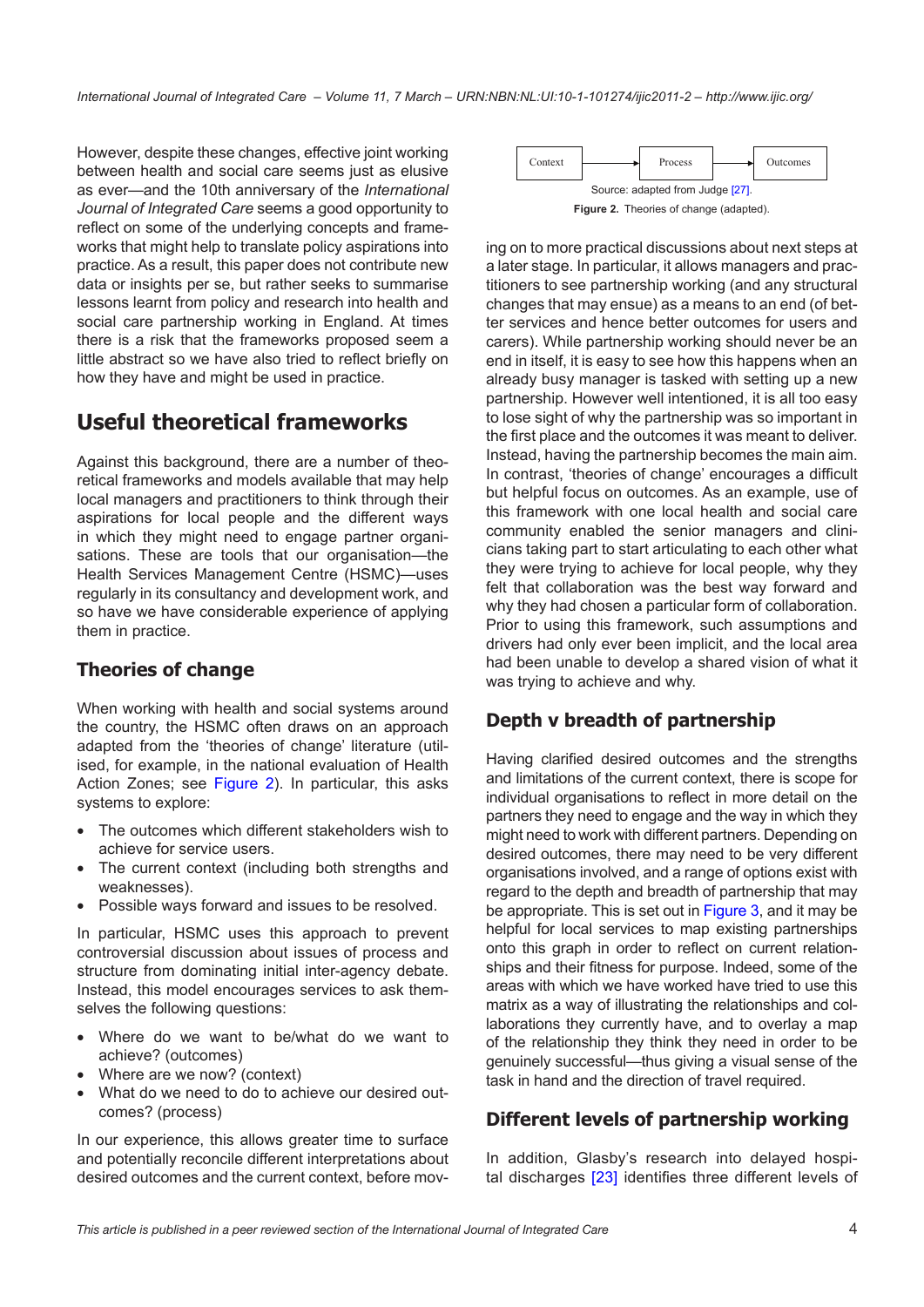#### <span id="page-4-0"></span>*Depth of relationship*



activity which health and social care agencies need to address in order to develop effective partnerships (see Figure 4): individual (I), organisational (O) and structural (S). While there is much more that can be done to encourage joint working between individual practitioners and local health and social care organisations (the I and O levels), Glasby argues that more action is required at a central government level to tackle some of the legal, administrative and bureaucratic barriers to partnership working. These are deeply engrained in our current service structures and, ultimately, derive from the fact that the current health and social care system is based on an underlying division between two very different organisations with different priorities, values and ways of working. The framework is presented in terms of a series of inter-locking circles, as each level of activity has the capacity to influence or be reinforced by the others. Thus, the way in which individuals behave is based in part on the norms, values and policies of their organisations, which in turn are shaped by a series of structural barriers to part-



**Figure 4.** Different levels of partnership working.

nership working at a central government level. Similarly, these structural barriers depend in part on the characteristics of particular types of health and social care organisation, which depend ultimately on the people working in these organisations. As a result, any policy designed to achieve true partnership working will need to operate at all three levels of activity at the same time if it is to be successful. While this is more helpful for policy makers than practitioners, we have previously used this framework when working with national policy makers so that future policy tries to focus on different levels of partnership working in a more nuanced way.

### **Key factors that may help or hinder partnership working**

Although focusing on outcomes can be difficult, there is a large and growing body of evidence with regard to process. Over time, a series of consistent messages has emerged from various studies about the underlying factors and local conditions that may assist or hamper attempts to work together across organisational boundaries. Two of the most prominent frameworks are set out in Boxes [1](#page-5-0) and [2](#page-5-0) and there is scope to use these in conjunction with external facilitation to explore shared understandings of progress to date, outstanding barriers, mutual perceptions of current partnerships, and the 'readiness' of local services for new ways of joint working. The Partnership Assessment Tool in particular contains a scoring mechanism and this can be used to explore views of local relationships, identifying areas for celebration and areas for further work.

#### **The limits of structural change**

In addition to factors that help the development of partnerships, there is a growing literature on what *does not* help and, in particular, on the limits of structural change. This material is summarised in detail elsewhere, but the emerging evidence [[24](#page-7-0), [25\]](#page-7-0) suggests that:

- Structural change by itself rarely achieves stated objectives.
- Mergers typically do not save money-the economic benefits are often modest at best and are more than offset by unintended negative consequences, such as a potential reduction in productivity and morale.
- Mergers are potentially very disruptive for managers, staff and service users, and can give a false impression of change.
- Mergers can stall positive service development for at least 18 months.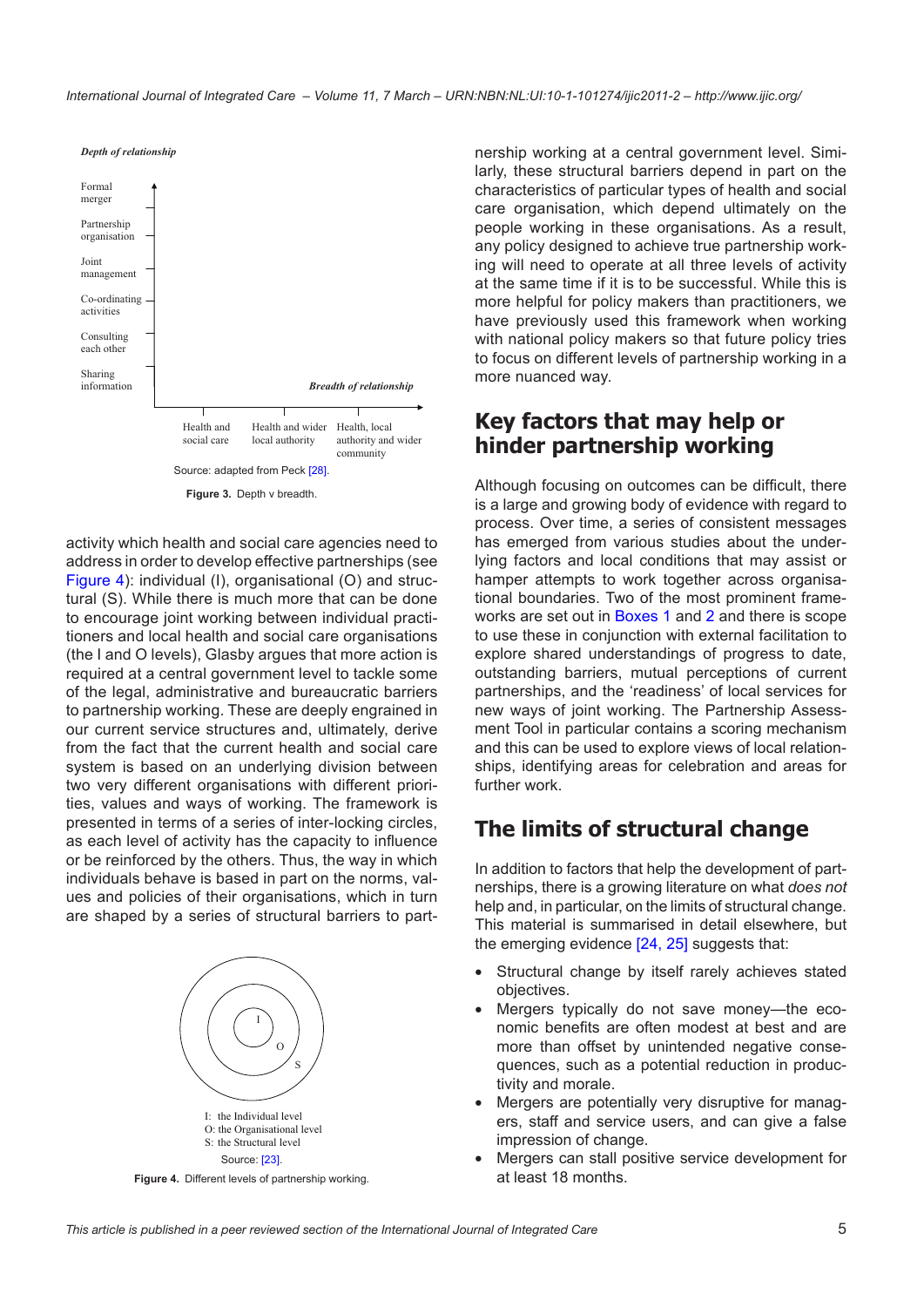**Box 1** Partnership working: what helps and what hinders?

#### <span id="page-5-0"></span>**Barriers:**

*Structural* (the fragmentation of service responsibilities across and within agency boundaries).

*Procedural* (differences in planning and budget cycles).

*Financial* (differences in funding mechanisms and resource flows).

*Professional* (differences in ideologies, values and professional interests).

*Perceived threats to status, autonomy and legitimacy.*

#### **Principles for strengthening strategic approaches to collaboration:**

*Shared Vision*: Specifying what is to be achieved in terms of user-centred goals, clarifying the purpose of collaboration as a mechanism for achieving such goals, and mobilising commitment around goals, outcomes and mechanisms.

*Clarity of Roles and Responsibilities*: Specifying and agreeing 'who does what', and designing organisational arrangements by which roles and responsibilities are to be fulfilled.

*Appropriate Incentives and Rewards*: Promoting organisational behaviour consistent with agreed goals and responsibilities, and harnessing organisational self-interest to collective goals.

*Accountability for Joint Working*: Monitoring achievements in relation to the stated vision, holding individuals and agencies to account for the fulfilment of pre-determined roles and responsibilities, and providing feedback and review of vision, responsibilities, incentives, and their inter-relationship.

Source: [[18\]](#page-7-0)

#### **Box 2** The Partnership Readiness Framework

- 1. Building shared values and principles.
- 2. Agreeing specific policy shifts.
- 3. Being prepared to explore new service options.
- 4. Determining agreed boundaries.
- 5. Agreeing respective roles with regard to commissioning, purchasing and providing.
- 6. Identifying agreed resource pools.
- 7. Ensuring effective leadership.
- 8. Providing sufficient development capacity.
- 9. Developing and sustaining good personal relationships.
- 10. Paying specific attention to mutual trust and attitude.

Source: [[29\]](#page-7-0)

Instead, research suggests that successful mergers may depend upon [\[24](#page-7-0)]:

- Clarifying the real (as opposed to the stated) reasons behind the merger.
- Resourcing adequate organisational development support.
- Matching activities closely to intentions to reduce cynicism among key staff groups whose support will be crucial in realising the intended benefits.

A more detailed discussion of partnership working and organisational culture is available from the Inte-grated Care Network [\[26\]](#page-7-0). Unfortunately, all the available evidence suggests that lessons from research are not heeded in practice when debating future reforms—and a new government is embarking on one of the largest structural reorganisations in the history of the NHS as this article is being written. Indeed, the political popularity of the NHS is such that successive Ministers and governments have often looked to major structural change (typically every 3 years or so) as a solution, perhaps tempted by the false impression it gives of bold, decisive action, sweeping away the old and bringing in the new. In practice, experience over time suggests that such frequent changes tend to make staff even more change resistant and make genuine service improvement even harder in the short-term.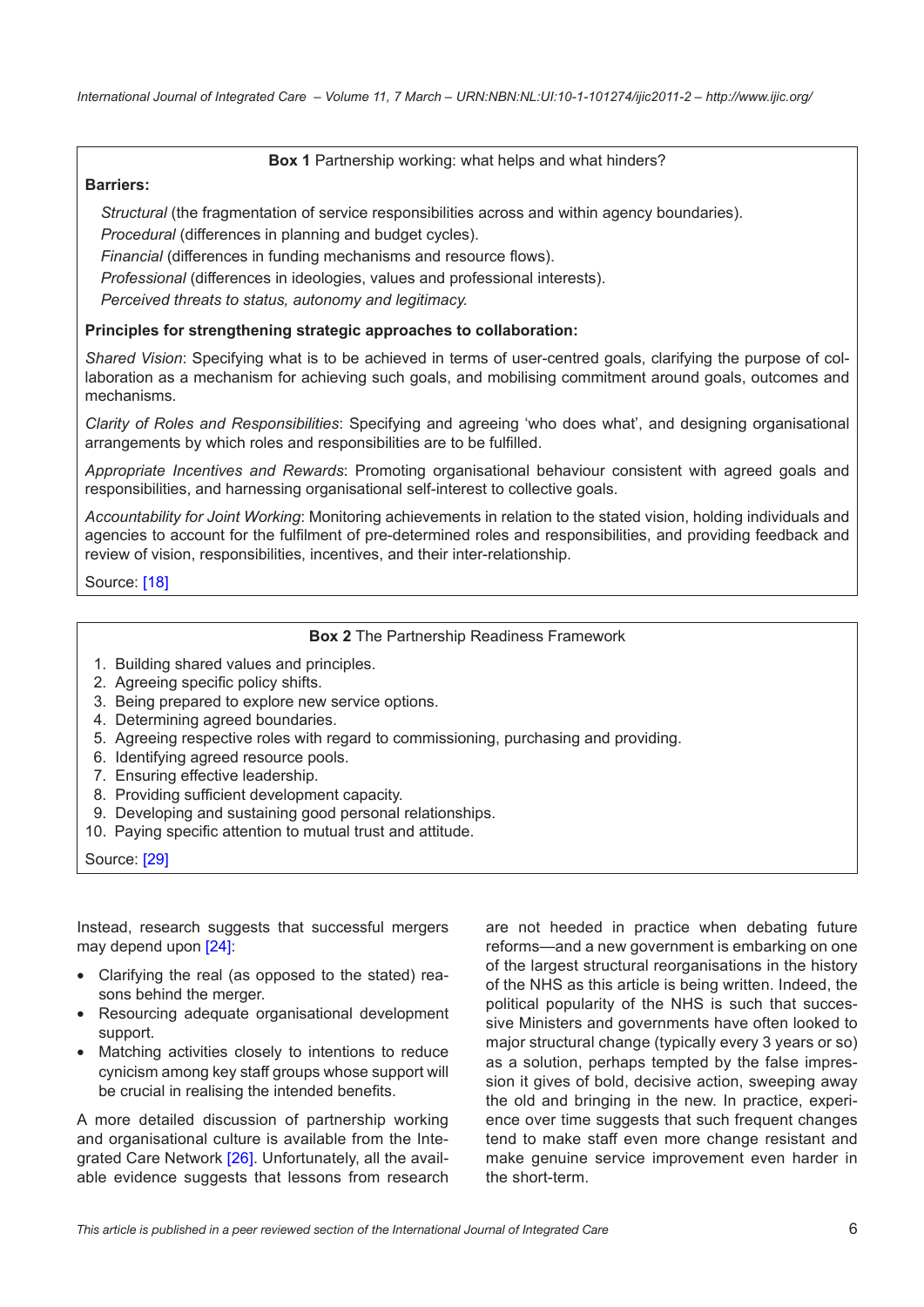<span id="page-6-0"></span>*International Journal of Integrated Care – Volume 11, 7 March – URN:NBN:NL:UI:10-1-101274/ijic2011-2 – http://www.ijic.org/*

# **Conclusion**

On the eve of the 10th anniversary of the *International Journal of Integrated Care*, experience in England suggests a number of key lessons with regards to partnership working between health and social care. However services have been organised in the past, it has become increasingly clear that people do not live their lives according to the categories created in our welfare systems—and some form of joint working is essential if we are to find meaningful ways of joining up services in order to meet complex needs more fully. Although partnership working remains a key government priority in England, evidence over time suggests that some of the structural 'solutions' that sometimes seem so tempting may not actually be the answer (by themselves). Instead, the English experience suggests a number of underlying concepts, theoretical models and frameworks that may help local partners to be clearer about the outcomes they are trying to achieve, the partners they need to engage, the relationships they need to develop and the common factors that help or hinder joint working. At the time of writing, England has a new government committed to reducing state expenditure and public sector debt, as well as a challenging international economic climate. As the government gets to work and the cuts bite, the task for health and social care will be to hold on to some of the lessons of previous reforms in a difficult political and economic context. Above all, they will need to realise that health and social care *have* to work together to support people with complex needs, and that cuts in spending make joint working even harder but even more important.

# **Acknowledgements**

This article has been written to celebrate the 10th anniversary of the *International Journal of Integrated Care*. It is based on a book chapter originally published in Kieran Walshe and Judith Smith's (eds.) 2006 book on *Healthcare management* (1st ed.). This chapter has been edited and re-written for current purposes, and the material is reproduced with the kind permission of Open University Press. All rights reserved. See: Glasby, J. (2006) Managing in partnership with other agencies, in K. Walshe and J. Smith (eds.) *Healthcare management*. Maidenhead, Open University Press.

# **Reviewers**

**Jill Manthorpe**, Professor of Social Work, Director of the Social Care Workforce Research Unit, King's College London, UK

**Peter Alleback**, Professor in Social Medicine, Karolinska Institutut SE-171 77 Stockholm, Sweden

One anonymous reviewer

# **References**

- 1. Glasby J, Dickinson H, editors. International perspectives on health and social care. Oxford: Wiley Blackwell; 2010.
- 2. Banks P. Policy framework for integrated care for older people. London: King's: Fund/CARMEN Network; 2004.
- 3. Nies H, Berman PC. Integrating services for older people: a resource book for managers. Dublin: European Health Management Association; 2005.
- 4. Leichsenring K, Alaszewski A, editors. Providing integrated health and social care for older persons: a European overview of issues at stake. Aldershot: Ashgate; 2004.
- 5. Kodner D, Kay Kyriacou C. Fully integrated care for frail elderly: two American models. International Journal of Integrated Care [serial online] 2000 Nov 1; 1 [cited 2004 Feb 25]. Available from <http://www.ijic.org/> [URN:NBN:NL:UI:10-1-100253.](http://persistent-identifier.nl/?identifier=URN:NBN:NL:UI:10-1-100253)
- 6. Glasby J, Littlechild R. The health and social care divide: the experiences of older people. 2nd ed. Bristol: Policy Press; 2004.
- 7. Means R, Smith R. From poor law to community care. Basingstoke: Macmillan; 1998.
- 8. Barrett G, Sellman D, Thomas J, editors. Interprofessional working in health and social care. Basingstoke: Macmillan; 2005.
- 9. Glendinning C, Powell M, Rummery K. Partnerships, New Labour and the governance of welfare. Bristol: Policy Press; 2002.
- 10. Hammick M, Freeth D, Copperman J, Goodsman D. Being interprofessional. Cambridge: Polity Press; 2009.
- 11. Glasby J, Dickinson H. Partnership working in health and social care. Bristol: Policy Press; 2008.
- 12. Sullivan H, Skelcher C. Working across boundaries: collaboration in public services. Basingstoke: Palgrave; 2002.
- 13. Payne M. Teamwork in mutliprofessional care. Basingstoke: Macmillan; 2000.
- 14. Dowling B, Powell M, Glendinning C. Conceptualising successful partnerships. Health and Social Care in the Community 2004;12(4):309–17.
- 15. Audit Commission. A fruitful partnership: effective partnership working. London: Audit Commission; 1998.
- 16. Department of Health Partnership in action: new opportunities for joint working between health and social services—a discussion document. London: Department of Health; 2000.